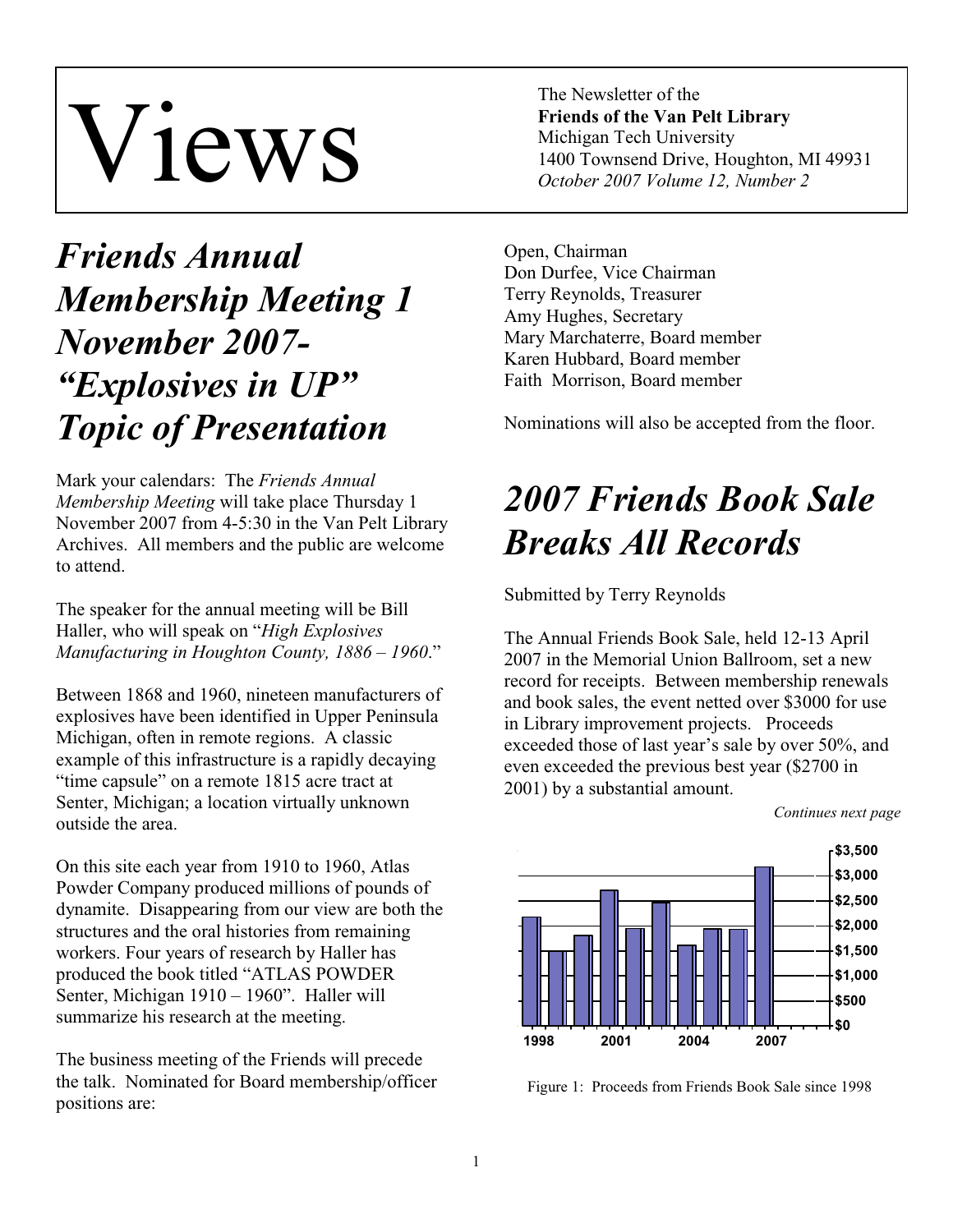As usual, the success of the sale depended on the hard work of Friends in classifying, pricing, and boxing the thousands of books donated and the help of our co-sponsoring student groups, Tau Beta Pi Engineering Honor Society and the Society of Intellectual Sisters, on the days of the sale. We also very gratefully acknowledge the assistance of MTU's Facilities Management Department, who helped move the books to and from storage, and the MTU Recycling Group, who helped us properly dispose of dated and damaged items.

Mark your calendars for the 2008 Book Sale: the main sale will be Friday, 4 April 2008, with the Member-only Pre-Sale Thursday evening, 3 April. Book donations may be dropped in the collection box in the entry of the Van Pelt Library or at the Circulation Desk. Larger donations will be picked up – call or email Dana Richter (487-2149 or dlrichte@mtu.edu) to arrange for pick-up.

#### *Continued Growth of the Library Art Collection*

Submitted by Patricia Van Pelt

This summer it was a pleasure to add Joe Kirkish to our roster of local artists and to add photography to the variety of art media represented in the Library collection. As a professor at Michigan Tech for 42 years, teaching communication courses, Joe discovered "that even the technically oriented student needed nourishment for the other side of the brain." We purchased two photographs. *Terpsichore*, (the Muse of Dancing), makes us look more closely at a simple leaf, and *Composition with Tire* takes our perception beyond these ordinary objects.

Edith Marshall was born in Iron River, Michigan, and now lives in Hancock. She has painted all her life, transforming images and ideas into a wide variety of work. Intrinsic Forces, mixed water media, 2005, hangs on the first floor above the DVD players. Edith Marshall writes, "What might be or what could be what has been or will never be, translate to my creative impulse a unifying thread."

With the purchase of Clyde Mikkola's *6th Street Calumet*, a watercolor painted this year, we see a familiar place with new eyes. Clyde is also an historian and educator and has participated in many enriching activities. His sense of historical continuity informs this representation.

Information about all the Library Art can be found in the Art Collection Binder. It includes several of the Monographs in the series **Artists of the Keweenaw**, published by the Vertin Gallery, Calumet. It is available at the Library reference desk on the second floor.

# *MTU Archives Announces Research Travel Awards*

The Michigan Technological University Archives and Copper Country Historical Collections is accepting applications for its annual research support awards for the 2008 calendar year. Financial support for the travel award program is provided by the Friends of the Van Pelt Library. The travel grant program continues to increase awareness of the Archives' collections and encourages the use of some less familiar resources by helping to bring researchers from outside the area into the Archives. Within the Archives' manuscript collections are an abundant array of resources revealing the region's rich history.

Past recipients of the travel grant have examined topics ranging from  $19<sup>th</sup>$  century representations of landscape and place on the Gogebic Iron Range, to the transformation of former mining districts into vacation and tourist destinations after World War II. The Archives has sponsored visiting scholars from throughout the United States and as far away as Sweden and England. Among the presentations given by last year's recipients was a well-attended talk by linguist Kathryn Remlinger on dialect and